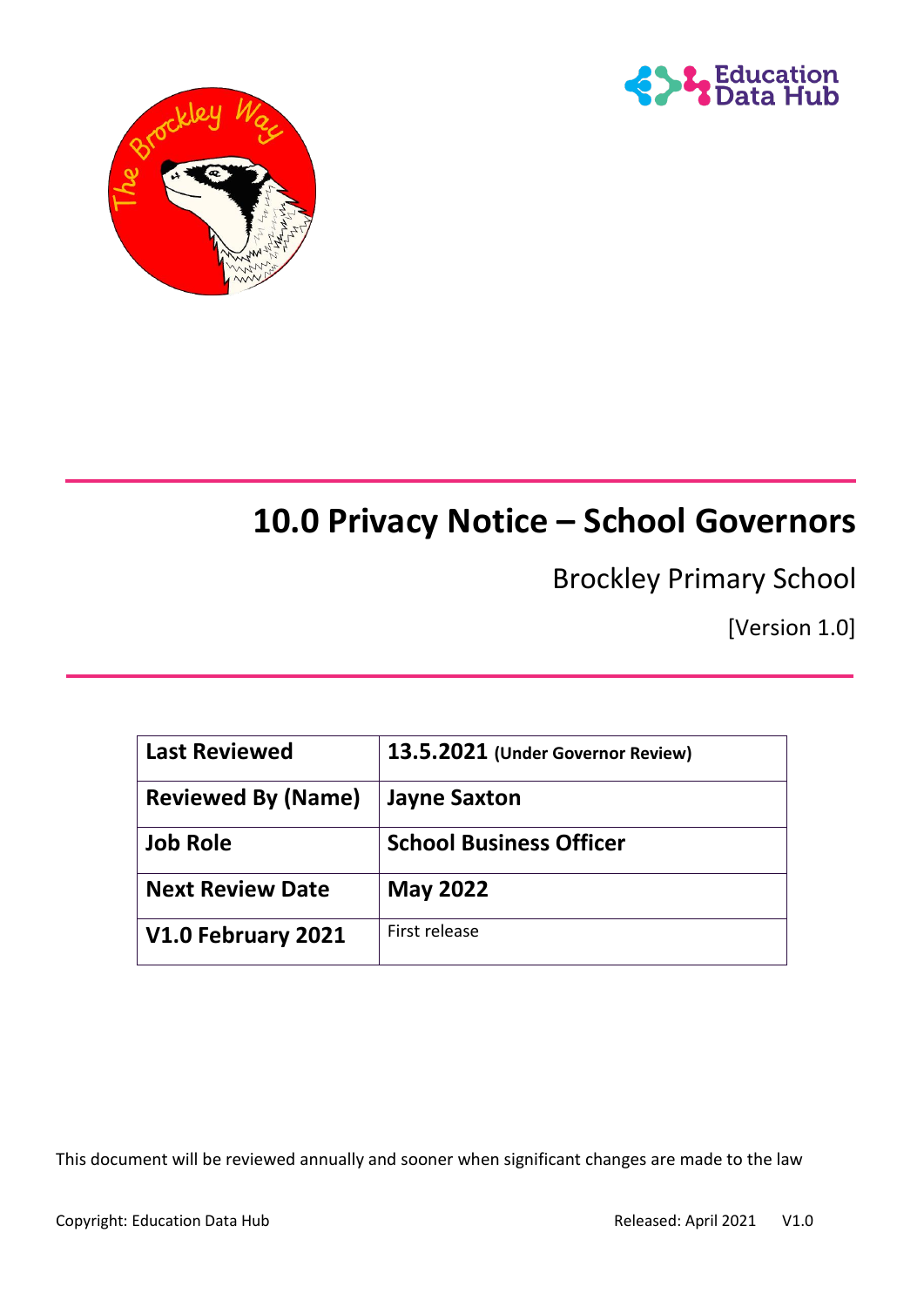# **Contents**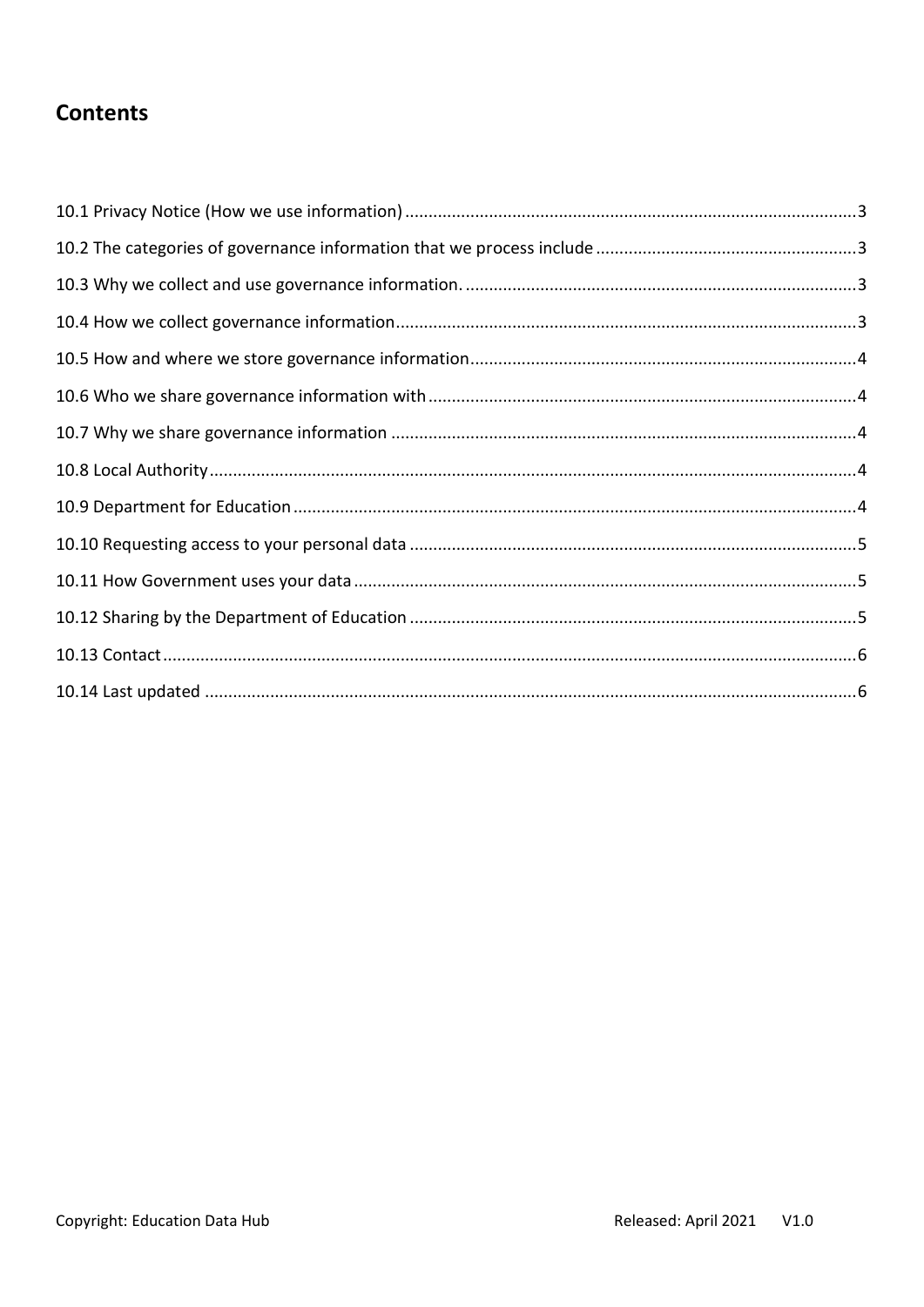# <span id="page-2-0"></span>10.1 Privacy Notice (How we use information)

Brockley Primary School collect, hold, use and share information about our workforce. This is known as "personal data" and you have rights around that data, including knowing how and why we are processing the data. "Processing" data means from collecting, storing, using, sharing and disposing of it. We collect, hold and share personal information on the School Governors.

# <span id="page-2-1"></span>10.2 The categories of governance information that we process include

- Personal identifiers, contacts and characteristics (such as name, date of birth, contact details, address and photograph)
- Governance details (such as role, start and end dates)
- information about medical or health conditions, including whether you have a disability for which the school needs to make reasonable adjustments

### <span id="page-2-2"></span>10.3 Why we collect and use governance information.

The personal data collected is essential, in order for the school to fulfil their official functions and meet legal requirements.

We collect and use governance information, for the following purposes:

- a) to meet the statutory duties placed upon us
- b) facilitate safer recruitment (e.g. by carrying out criminal records checks)
- c) to help us to deliver our responsibilities to our school community
- d) to communicate with our Governing body
- e) to inform the school community of the identity of the individuals who comprise the Governing body
- f) photographic images for identification purposes (safeguarding and identifying Governors to our parents and pupils), and celebration purposes (to record school events)

Under the General Data Protection Regulation (GDPR), the legal basis we rely on for processing personal information for general purposes are:

- Article 6(a) Consent (for any processing which does not fall into the bases detail within this section below)
- Article 6(c) Compliance and Legal Obligation
- $\bullet$  Article 6(e) Public Interest

All maintained school governing bodies, under section 538 of the Education Act 1996 and academy trusts, under Academies Financial Handbook have a legal duty to provide the governance information as detailed above.

In addition, we rely on GDPR Article 9 and the Data Protection Act 2018 Schedule 1 Part 1 and Part 2 concerning any special category data (personal data that needs more protection because it is sensitive). Please refer to our Special Category Data Policy document for full details of these lawful bases for processing this data.

#### <span id="page-2-3"></span>10.4 How we collect governance information

Copyright: Education Data Hub Released: April 2021 V1.0 We collect personal information via this information in a variety of ways. For example, data is collected through application forms, obtained from your passport or other identity documents such as your driving licence, from forms completed by you at the start of or during your term as a Governor, from correspondence with you, or through interviews, meetings or other assessments, images provided by you or taken using school photographic equipment, local authorities, the NHS, the Police, the Disclosure and Barring Service and the Department for Education.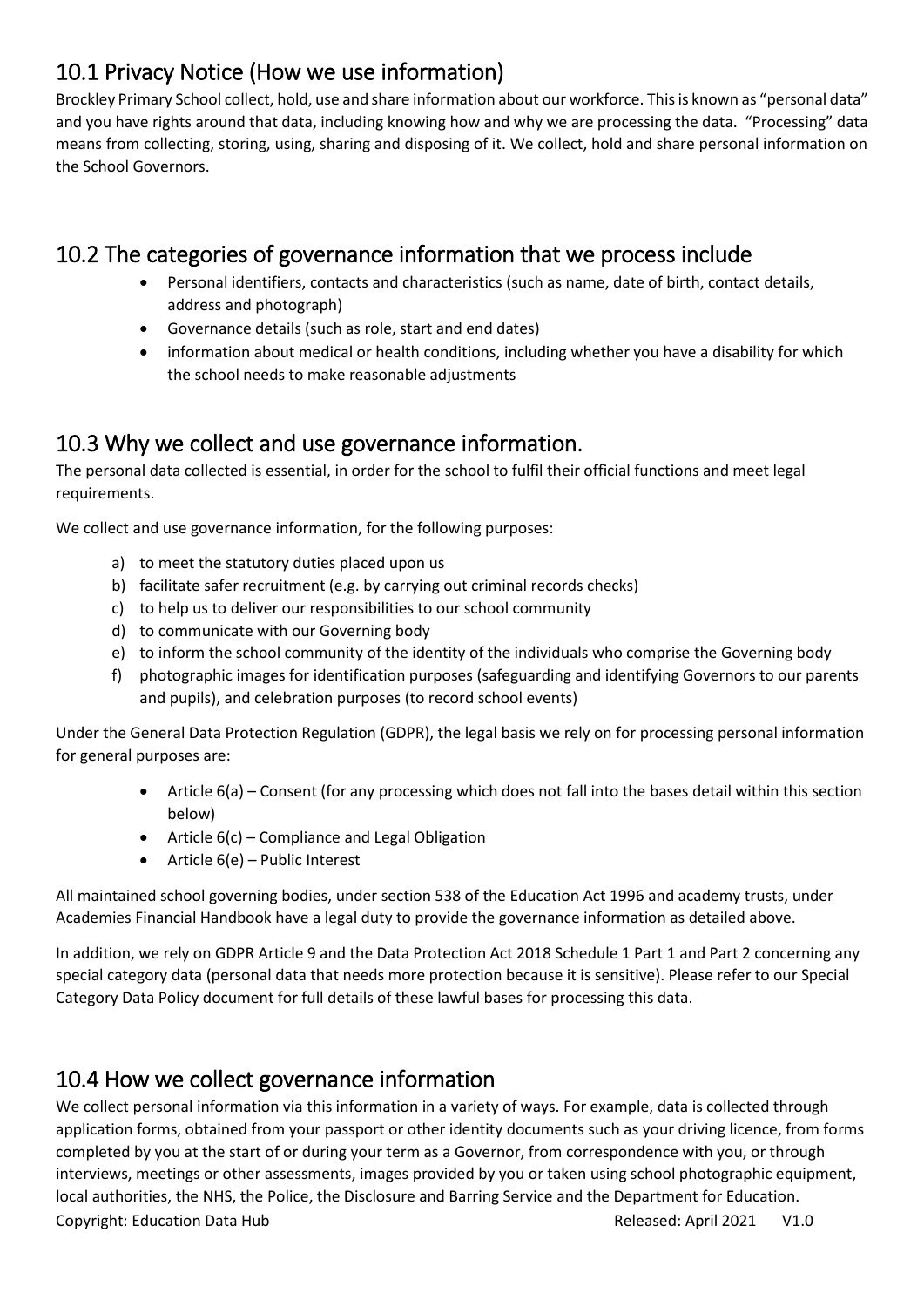Governance data is essential for the school's operational use. Whilst the majority of personal information you provide to us is mandatory, some of it may be requested on a voluntary basis. In order to comply with GDPR, we will inform you at the point of collection, whether you are required to provide certain information to us or if you have a choice in this.

#### <span id="page-3-0"></span>10.5 How and where we store governance information

We securely store workforce information on the School's IT network. Workforce data is contained in the MIS system (RM Integris) which is cloud based and supported by RM. Data held on the network should be stored on the onpremise servers which are security control by folder permissions. The relevant folder permissions ensures that sensitive information is protected from those who shouldn't have the authorization to change or even access the content. At the same time, configuring permissions lets users who have the right to access a folder to do so securely. Any data transmitted on email is held ion O365 edu tenants. Any data shared in Teams is governed by Teams Policy and security controls. These policies follow our own best practice and guidelines set down by the DfE. Secure storage is provided for paper based records. We hold data securely for the set amount of time shown in our data retention schedule. For more information on our data retention schedule and how we keep your data safe, please visit the school website for the retention document.

# <span id="page-3-1"></span>10.6 Who we share governance information with

We routinely share this information with:

- Our Local Authority
- The Department for Education
- Our Governing Body
- The Disclosure and Barring Service
- Our school community (via the school website)

#### <span id="page-3-2"></span>10.7 Why we share governance information

We do not share information about our workforce members with anyone without consent unless the law and our policies allow us to do so.

### <span id="page-3-3"></span>10.8 Local Authority

Where we are required to share information about school governance with our Local Authority we do so under the terms of a Data Sharing Agreement viewable a[t https://schoolsnet.derbyshire.gov.uk/administration-services-and](https://schoolsnet.derbyshire.gov.uk/administration-services-and-support/information-governance/information-sharing.aspx)[support/information-governance/information-sharing.aspx](https://schoolsnet.derbyshire.gov.uk/administration-services-and-support/information-governance/information-sharing.aspx)

#### <span id="page-3-4"></span>10.9 Department for Education

We share personal data with the Department for Education (DfE) on a statutory basis. We are required to share information about our governors with the Department for Education (DfE) under Section 538 of the Education Act 1996.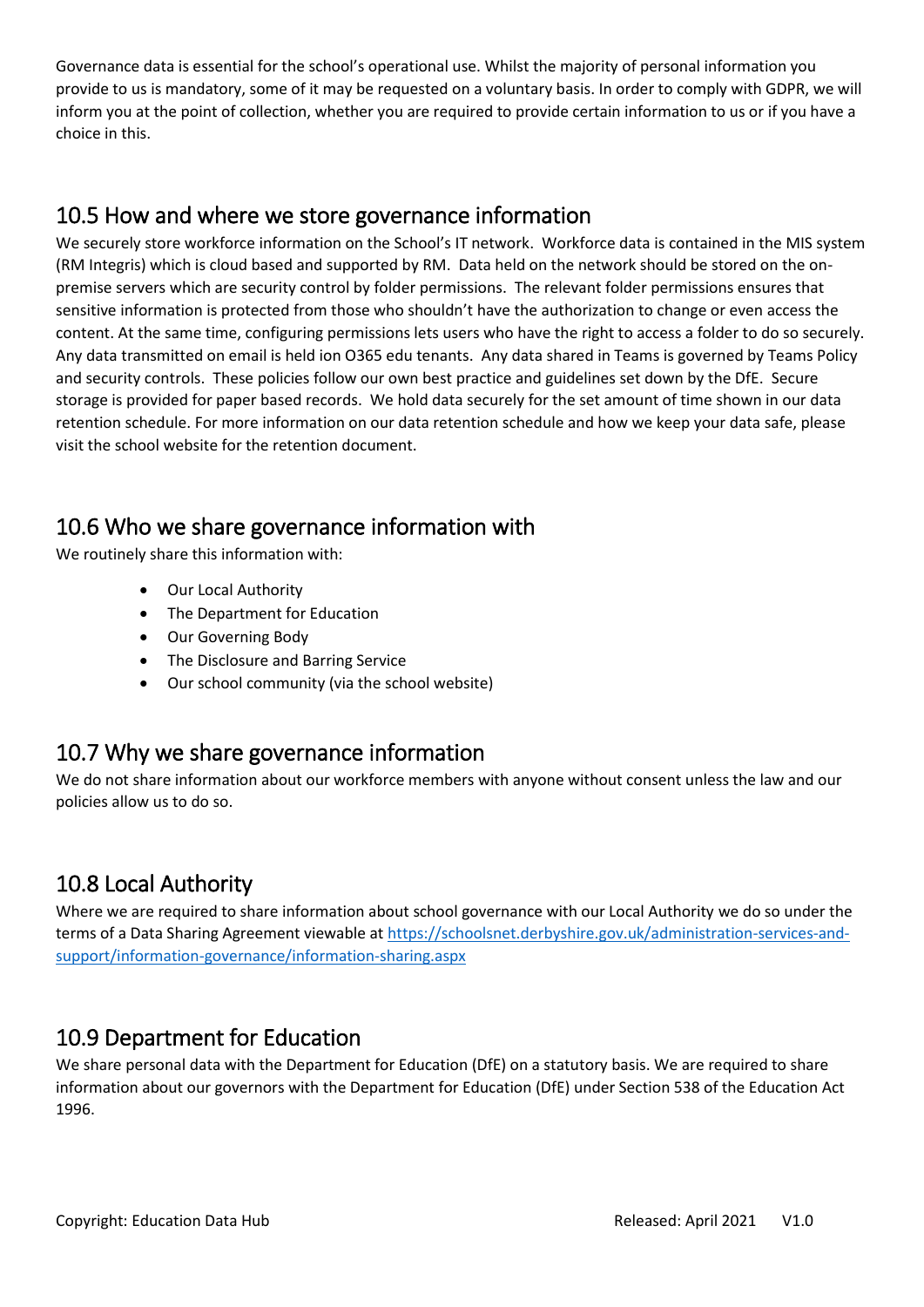#### <span id="page-4-0"></span>10.10 Requesting access to your personal data

Under data protection legislation, you have the right to request access to information about you that we hold. To make a request for your personal information, contact the School Office, the Headteacher or the Data Protection Officer.

You also have the right to:

- be informed about the collection and use of your personal data
- rectification, ie to have inaccurate personal data rectified, or completed if it is incomplete
- erasure, often known as the 'right to be forgotten'; however this does not apply where, amongst other things, processing is necessary to comply with a legal obligation
- restrict processing, although, as above this is a limited right
- object; though other than for marketing purposes, this is also limited as above
- Where we rely on your consent to process your data, you have the right to revoke that consent
- You also have rights in relation to automated decision making and profiling, though these are not currently relevant
- Finally, the right to seek redress, either through the ICO, or through the courts

#### <span id="page-4-1"></span>10.11 How Government uses your data

The governance data that we lawfully share with the DfE via Get Information About Schools ( [https://get](https://get-information-schools.service.gov.uk/)[information-schools.service.gov.uk/](https://get-information-schools.service.gov.uk/) ) :

- will increase the transparency of governance arrangements
- will enable maintained schools and academy trusts and the department to identify more quickly and accurately individuals who are involved in governance and who govern in more than one context
- allows the department to be able to uniquely identify an individual and in a small number of cases conduct checks to confirm their suitability for this important and influential role

**Note:** Some of these personal data items are not publicly available and are encrypted within the GIAS system. Access is restricted to a small number of DfE staff who need to see it in order to fulfil their official duties. The information is for internal purposes only and not shared beyond the department, unless law allows it.

# <span id="page-4-2"></span>10.12 Sharing by the Department of Education

The Department for Education (DfE) collects personal data from educational settings and local authorities. We are required to share information about individuals in governance roles with the Department for Education (DfE), under:

We are required to share information about our governors with the Department for Education (DfE) under section 538 of the Education Act 1996

All data is entered manually on the GIAS system and held by DfE under a combination of software and hardware controls which meet the current government security policy framework.

To find out more about the data collection requirements placed on us by the Government and the Department for Education including the data that we share with them, go t[o www.gov.uk/government/news/national-database-of](http://www.gov.uk/government/news/national-database-of-governors)[governors.](http://www.gov.uk/government/news/national-database-of-governors)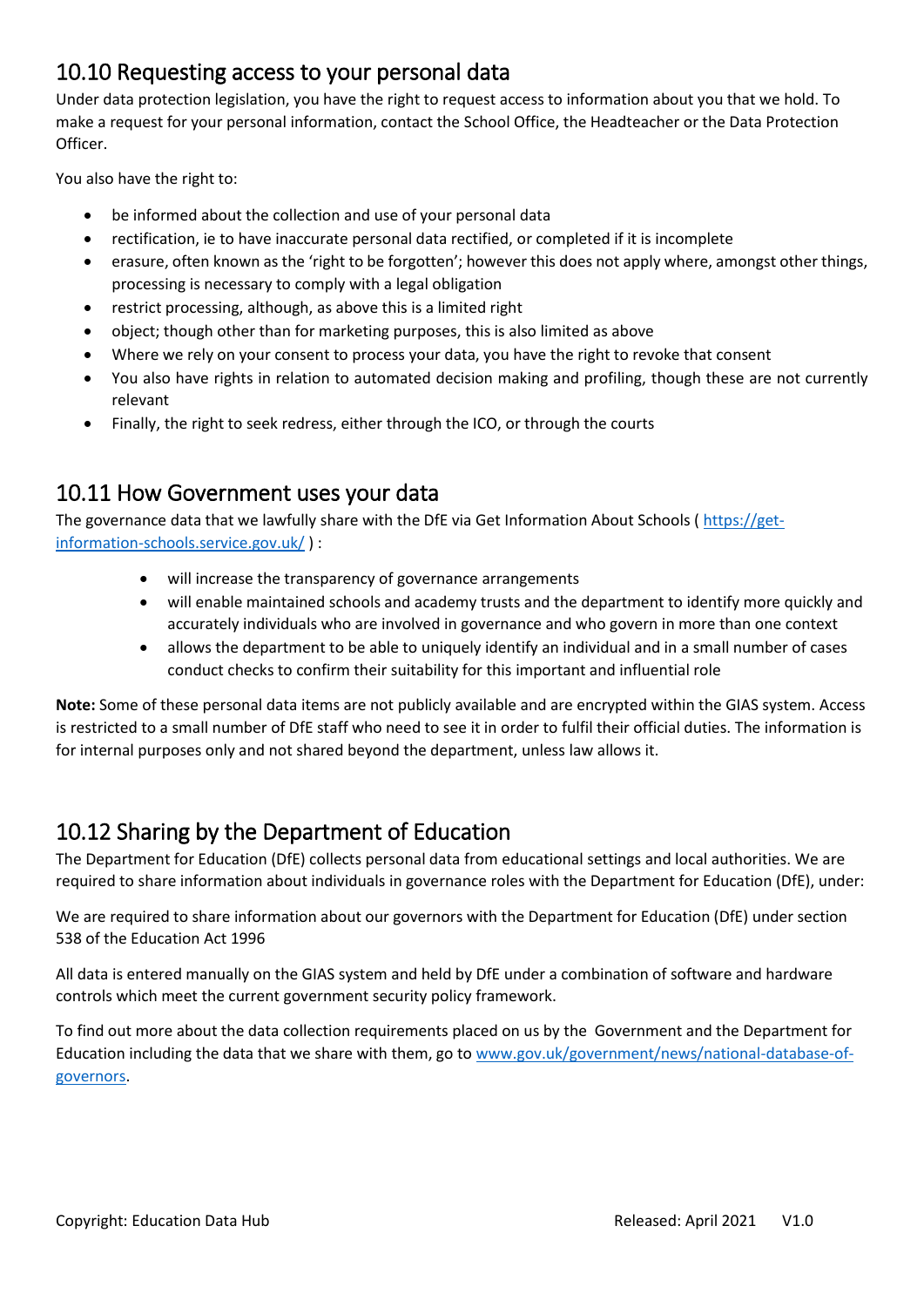### <span id="page-5-0"></span>10.13 Contact

If you have any concern about the way we are collecting or using your personal data, would like to exercise your rights, or you would like to discuss anything in this privacy notice, we ask that you raise your concern with us in the first instance.

Please contact the School Office, Headteacher or School Data Protection Officer:

Data Protection Officer Name: GDPR for Schools, Derbyshire County Council

| DPO Email:   | gdprforschools@derbyshire.gov.uk            |
|--------------|---------------------------------------------|
| DPO Phone:   | 01629 532888                                |
| DPO Address: | Room 396, North Block, County Hall, Smedley |
|              | Street, Matlock, Derbyshire, DE4 3AG        |

| For Derbyshire County Council:             | For DfE:                           |
|--------------------------------------------|------------------------------------|
| Information Governance Officer             | Public Communications Unit,        |
| Children's Services Department, Derbyshire | Department for Education,          |
| <b>County Council</b>                      | Sanctuary Buildings,               |
| Room 361                                   | Great Smith Street,                |
| <b>County Hall</b>                         | London, SW1P 3BT                   |
| Matlock                                    | Website: www.education.gov.uk      |
| Derbyshire                                 | https://www.gov.uk/contact-dfe     |
| DE4 3AG                                    | Email: http://www.education.gov.uk |
| Email: cs.dpandfoi@derbyshire.gov.uk       | Telephone: 0370 000 2288           |
| Telephone: 01629 532011                    |                                    |

If however you are dissatisfied with our response to your concerns you can of course contact the ICO quoting our ICO registration number Z6445458 and stating that the Data Controller is Brockley Primary School.

#### **Information Commissioners' Office**

Wycliffe House Water Lane Wilmslow Cheshire SK9 5AF Tel: 0303 123 1113 (local rate) or 01625 545 745 if you prefer to use a national rate number Fax: 01625 524 510 Website[: https://ico.org.uk/concerns/](https://ico.org.uk/concerns/)

#### <span id="page-5-1"></span>10.14 Last updated

We may need to update this privacy notice periodically, so we recommend that you revisit this information from time to time. This version was last updated on 13<sup>th</sup> May 2021.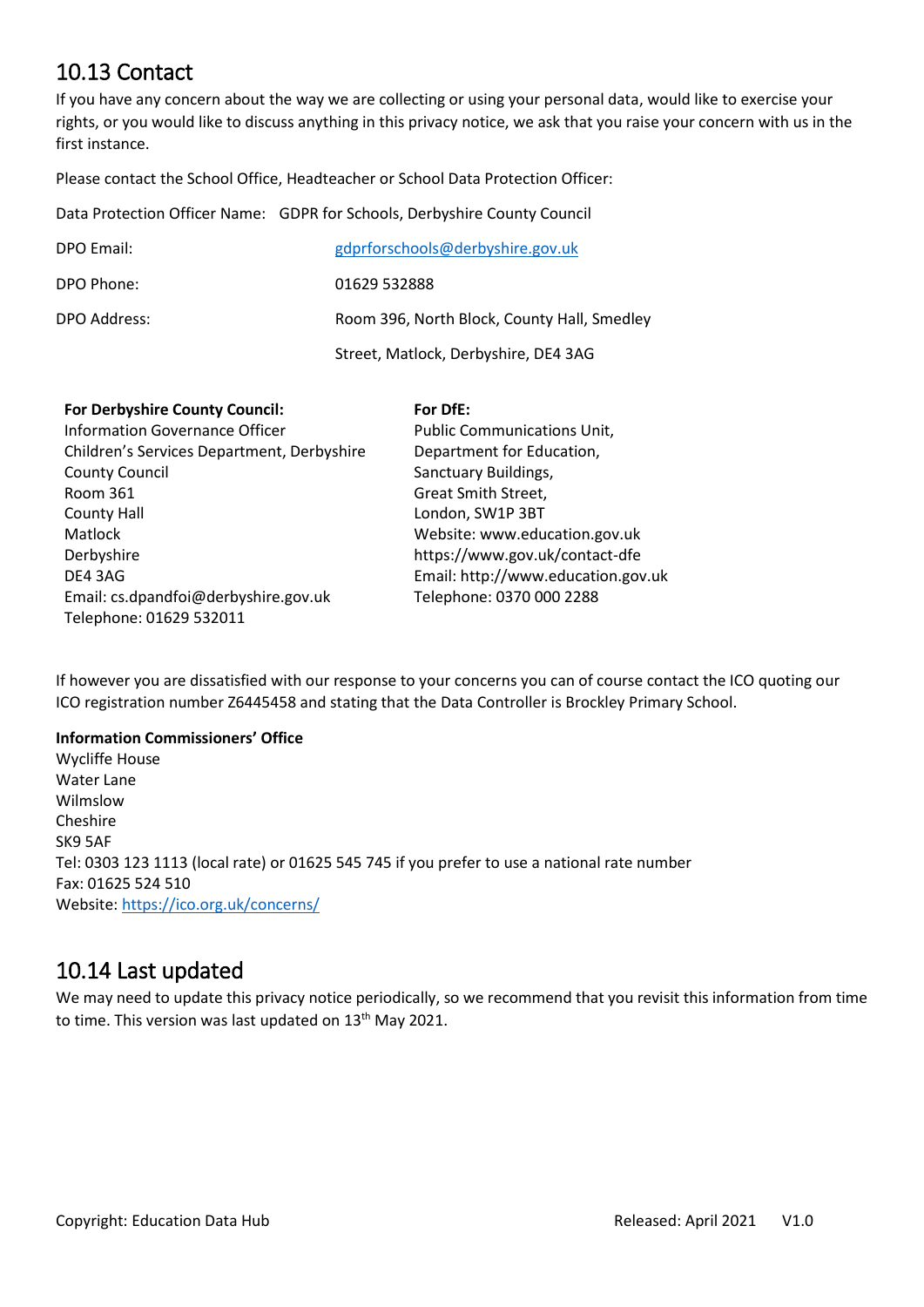# **Suppliers and Products**

| <b>Brockley Primary School</b>                                       |  |  |  |
|----------------------------------------------------------------------|--|--|--|
| 2Simple Ltd                                                          |  |  |  |
| <b>Purple Mash</b>                                                   |  |  |  |
| <b>3P Learning Ltd</b>                                               |  |  |  |
| <b>Mathletics</b>                                                    |  |  |  |
| <b>Charanga Ltd</b>                                                  |  |  |  |
| <b>Musical School</b>                                                |  |  |  |
| <b>Class Twist Inc</b>                                               |  |  |  |
| <b>Class Dojo</b>                                                    |  |  |  |
| <b>Classroom Secrets Ltd</b>                                         |  |  |  |
| <b>Classroom Secrets</b>                                             |  |  |  |
|                                                                      |  |  |  |
| <b>Clifton EMAG Ltd</b><br><b>EAZ MAG</b>                            |  |  |  |
|                                                                      |  |  |  |
| <b>Community Brands UK Holdings Ltd t/a Eduspot</b>                  |  |  |  |
| <b>Teachers2Parents Ltd</b>                                          |  |  |  |
| <b>Cool Milk at School Ltd</b>                                       |  |  |  |
| <b>Cool Milk</b>                                                     |  |  |  |
| <b>Department for Education (DfE)</b>                                |  |  |  |
| <b>Analyse School Performance (ASP)</b>                              |  |  |  |
| <b>COLLECT</b>                                                       |  |  |  |
| <b>Common Transfer Form (CTF)</b>                                    |  |  |  |
| <b>DfE Sign-in</b>                                                   |  |  |  |
| <b>FSM Eligibility Checking System (ECS)</b>                         |  |  |  |
| <b>Get Information About Schools (GIAS)</b>                          |  |  |  |
| <b>Key to Success (KtS)</b><br><b>Learning Records Service (LRS)</b> |  |  |  |
| <b>National Curriculum Tools (NCA Tools)</b>                         |  |  |  |
| <b>National Pupil Database (NPD)</b>                                 |  |  |  |
| <b>Ofsted</b>                                                        |  |  |  |
| <b>Performance Checking Exercise</b>                                 |  |  |  |
| <b>Primary Assessment Gateway</b>                                    |  |  |  |
| <b>Pupil Census</b>                                                  |  |  |  |
| <b>Pupil Premium Review</b>                                          |  |  |  |
| <b>School to School (S2S)</b>                                        |  |  |  |
| <b>Standards and Testing Agency</b>                                  |  |  |  |
| <b>Teacher Services</b>                                              |  |  |  |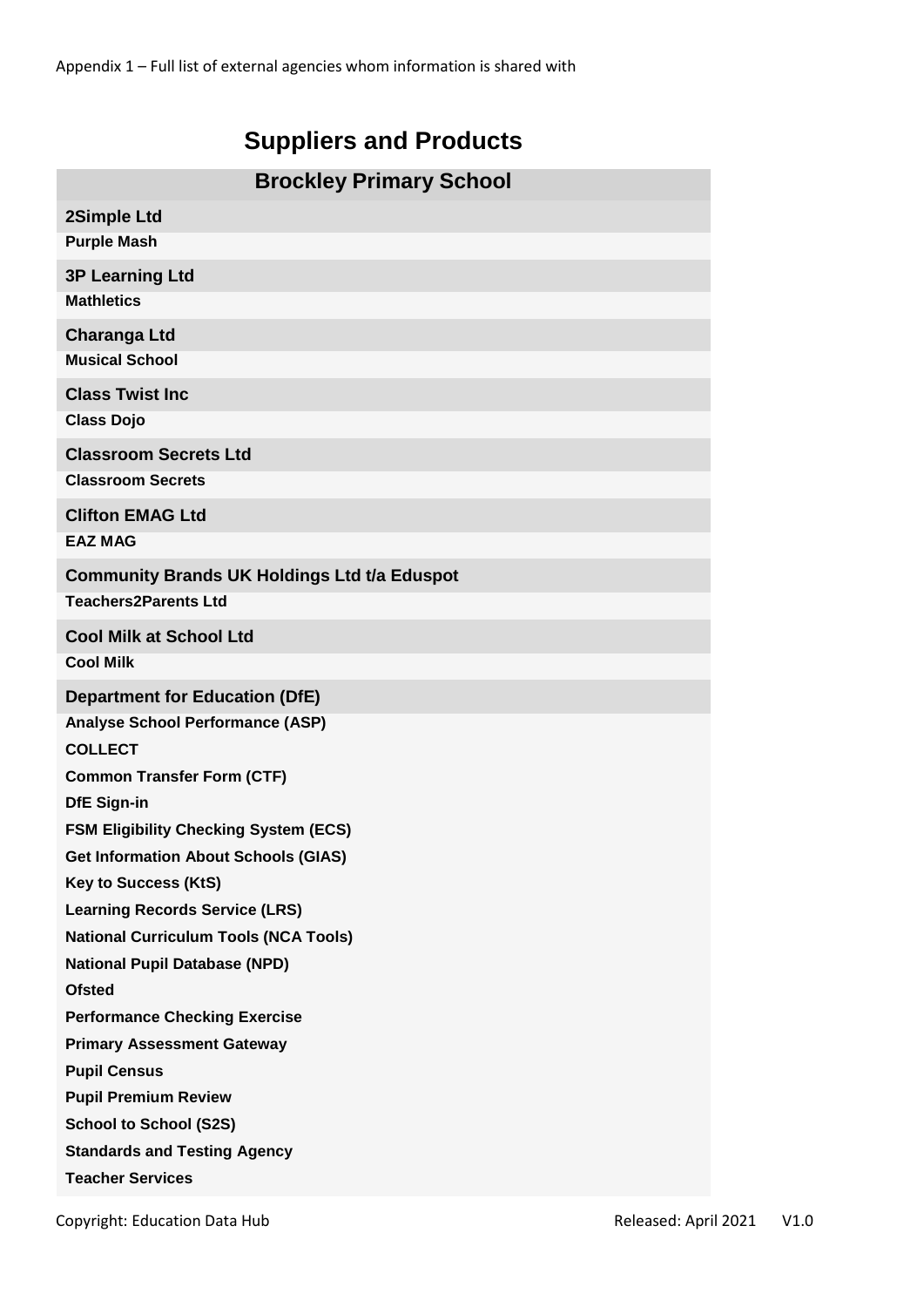| <b>Teachers' Pensions</b><br>Derby and Derbyshire Safeguarding Children Partnership<br><b>DDSCP</b><br><b>Derbyshire County Council</b><br><b>Derbyshire County Council</b><br><b>Internal Process-Alt Provision Sport Music etc</b><br><b>Internal Process-Alternative Provision Early Help</b><br><b>Internal Process-Governance and Finance</b><br><b>Internal Process-Photographs</b><br><b>Internal Process-Pupil Assessment and Tracking</b><br><b>Internal Process-Pupil Files (non SEND)</b><br><b>Internal Process-Pupil Meal Registers</b><br><b>Internal Process-Pupil Work</b><br><b>Internal Process-Safeguarding Pupil Files</b><br><b>Internal Process-SEND Pupil Files</b><br><b>Internal Process-Sign-in and evacuation records</b><br><b>Internal Process-Staff HR Files</b><br><b>Internal Process-Staff Recruitment Files</b><br><b>Internal Process-Teacher planning</b><br><b>Internal Process-Trip and Visit Records</b><br><b>SAP for Schools</b><br><b>Edenred (UK Group) Limited</b><br><b>Edenred</b><br>eduFOCUS Limited<br><b>Educational Visits Online Management System EVOLVE</b><br>Facebook Inc.<br><b>Facebook</b><br><b>Maths Circle Ltd</b><br><b>Times Table Rockstars</b><br><b>Microsoft UK</b> |
|-----------------------------------------------------------------------------------------------------------------------------------------------------------------------------------------------------------------------------------------------------------------------------------------------------------------------------------------------------------------------------------------------------------------------------------------------------------------------------------------------------------------------------------------------------------------------------------------------------------------------------------------------------------------------------------------------------------------------------------------------------------------------------------------------------------------------------------------------------------------------------------------------------------------------------------------------------------------------------------------------------------------------------------------------------------------------------------------------------------------------------------------------------------------------------------------------------------------------------------------|
|                                                                                                                                                                                                                                                                                                                                                                                                                                                                                                                                                                                                                                                                                                                                                                                                                                                                                                                                                                                                                                                                                                                                                                                                                                         |
|                                                                                                                                                                                                                                                                                                                                                                                                                                                                                                                                                                                                                                                                                                                                                                                                                                                                                                                                                                                                                                                                                                                                                                                                                                         |
|                                                                                                                                                                                                                                                                                                                                                                                                                                                                                                                                                                                                                                                                                                                                                                                                                                                                                                                                                                                                                                                                                                                                                                                                                                         |
|                                                                                                                                                                                                                                                                                                                                                                                                                                                                                                                                                                                                                                                                                                                                                                                                                                                                                                                                                                                                                                                                                                                                                                                                                                         |
|                                                                                                                                                                                                                                                                                                                                                                                                                                                                                                                                                                                                                                                                                                                                                                                                                                                                                                                                                                                                                                                                                                                                                                                                                                         |
|                                                                                                                                                                                                                                                                                                                                                                                                                                                                                                                                                                                                                                                                                                                                                                                                                                                                                                                                                                                                                                                                                                                                                                                                                                         |
|                                                                                                                                                                                                                                                                                                                                                                                                                                                                                                                                                                                                                                                                                                                                                                                                                                                                                                                                                                                                                                                                                                                                                                                                                                         |
|                                                                                                                                                                                                                                                                                                                                                                                                                                                                                                                                                                                                                                                                                                                                                                                                                                                                                                                                                                                                                                                                                                                                                                                                                                         |
|                                                                                                                                                                                                                                                                                                                                                                                                                                                                                                                                                                                                                                                                                                                                                                                                                                                                                                                                                                                                                                                                                                                                                                                                                                         |
|                                                                                                                                                                                                                                                                                                                                                                                                                                                                                                                                                                                                                                                                                                                                                                                                                                                                                                                                                                                                                                                                                                                                                                                                                                         |
|                                                                                                                                                                                                                                                                                                                                                                                                                                                                                                                                                                                                                                                                                                                                                                                                                                                                                                                                                                                                                                                                                                                                                                                                                                         |
|                                                                                                                                                                                                                                                                                                                                                                                                                                                                                                                                                                                                                                                                                                                                                                                                                                                                                                                                                                                                                                                                                                                                                                                                                                         |
|                                                                                                                                                                                                                                                                                                                                                                                                                                                                                                                                                                                                                                                                                                                                                                                                                                                                                                                                                                                                                                                                                                                                                                                                                                         |
|                                                                                                                                                                                                                                                                                                                                                                                                                                                                                                                                                                                                                                                                                                                                                                                                                                                                                                                                                                                                                                                                                                                                                                                                                                         |
|                                                                                                                                                                                                                                                                                                                                                                                                                                                                                                                                                                                                                                                                                                                                                                                                                                                                                                                                                                                                                                                                                                                                                                                                                                         |
|                                                                                                                                                                                                                                                                                                                                                                                                                                                                                                                                                                                                                                                                                                                                                                                                                                                                                                                                                                                                                                                                                                                                                                                                                                         |
|                                                                                                                                                                                                                                                                                                                                                                                                                                                                                                                                                                                                                                                                                                                                                                                                                                                                                                                                                                                                                                                                                                                                                                                                                                         |
|                                                                                                                                                                                                                                                                                                                                                                                                                                                                                                                                                                                                                                                                                                                                                                                                                                                                                                                                                                                                                                                                                                                                                                                                                                         |
|                                                                                                                                                                                                                                                                                                                                                                                                                                                                                                                                                                                                                                                                                                                                                                                                                                                                                                                                                                                                                                                                                                                                                                                                                                         |
|                                                                                                                                                                                                                                                                                                                                                                                                                                                                                                                                                                                                                                                                                                                                                                                                                                                                                                                                                                                                                                                                                                                                                                                                                                         |
|                                                                                                                                                                                                                                                                                                                                                                                                                                                                                                                                                                                                                                                                                                                                                                                                                                                                                                                                                                                                                                                                                                                                                                                                                                         |
|                                                                                                                                                                                                                                                                                                                                                                                                                                                                                                                                                                                                                                                                                                                                                                                                                                                                                                                                                                                                                                                                                                                                                                                                                                         |
|                                                                                                                                                                                                                                                                                                                                                                                                                                                                                                                                                                                                                                                                                                                                                                                                                                                                                                                                                                                                                                                                                                                                                                                                                                         |
|                                                                                                                                                                                                                                                                                                                                                                                                                                                                                                                                                                                                                                                                                                                                                                                                                                                                                                                                                                                                                                                                                                                                                                                                                                         |
|                                                                                                                                                                                                                                                                                                                                                                                                                                                                                                                                                                                                                                                                                                                                                                                                                                                                                                                                                                                                                                                                                                                                                                                                                                         |
|                                                                                                                                                                                                                                                                                                                                                                                                                                                                                                                                                                                                                                                                                                                                                                                                                                                                                                                                                                                                                                                                                                                                                                                                                                         |
|                                                                                                                                                                                                                                                                                                                                                                                                                                                                                                                                                                                                                                                                                                                                                                                                                                                                                                                                                                                                                                                                                                                                                                                                                                         |
|                                                                                                                                                                                                                                                                                                                                                                                                                                                                                                                                                                                                                                                                                                                                                                                                                                                                                                                                                                                                                                                                                                                                                                                                                                         |
|                                                                                                                                                                                                                                                                                                                                                                                                                                                                                                                                                                                                                                                                                                                                                                                                                                                                                                                                                                                                                                                                                                                                                                                                                                         |
|                                                                                                                                                                                                                                                                                                                                                                                                                                                                                                                                                                                                                                                                                                                                                                                                                                                                                                                                                                                                                                                                                                                                                                                                                                         |
|                                                                                                                                                                                                                                                                                                                                                                                                                                                                                                                                                                                                                                                                                                                                                                                                                                                                                                                                                                                                                                                                                                                                                                                                                                         |
| Office 365                                                                                                                                                                                                                                                                                                                                                                                                                                                                                                                                                                                                                                                                                                                                                                                                                                                                                                                                                                                                                                                                                                                                                                                                                              |
| <b>Teams</b>                                                                                                                                                                                                                                                                                                                                                                                                                                                                                                                                                                                                                                                                                                                                                                                                                                                                                                                                                                                                                                                                                                                                                                                                                            |
| <b>One Team Logic Limited</b>                                                                                                                                                                                                                                                                                                                                                                                                                                                                                                                                                                                                                                                                                                                                                                                                                                                                                                                                                                                                                                                                                                                                                                                                           |
| <b>MyConcern</b>                                                                                                                                                                                                                                                                                                                                                                                                                                                                                                                                                                                                                                                                                                                                                                                                                                                                                                                                                                                                                                                                                                                                                                                                                        |
| <b>Pearson PLC</b>                                                                                                                                                                                                                                                                                                                                                                                                                                                                                                                                                                                                                                                                                                                                                                                                                                                                                                                                                                                                                                                                                                                                                                                                                      |
| <b>Bug Club</b>                                                                                                                                                                                                                                                                                                                                                                                                                                                                                                                                                                                                                                                                                                                                                                                                                                                                                                                                                                                                                                                                                                                                                                                                                         |
| <b>Playwaze Limited</b>                                                                                                                                                                                                                                                                                                                                                                                                                                                                                                                                                                                                                                                                                                                                                                                                                                                                                                                                                                                                                                                                                                                                                                                                                 |
| Playwaze                                                                                                                                                                                                                                                                                                                                                                                                                                                                                                                                                                                                                                                                                                                                                                                                                                                                                                                                                                                                                                                                                                                                                                                                                                |
| <b>Raspberry Pi Foundation</b>                                                                                                                                                                                                                                                                                                                                                                                                                                                                                                                                                                                                                                                                                                                                                                                                                                                                                                                                                                                                                                                                                                                                                                                                          |
| <b>Raspberry Pi</b>                                                                                                                                                                                                                                                                                                                                                                                                                                                                                                                                                                                                                                                                                                                                                                                                                                                                                                                                                                                                                                                                                                                                                                                                                     |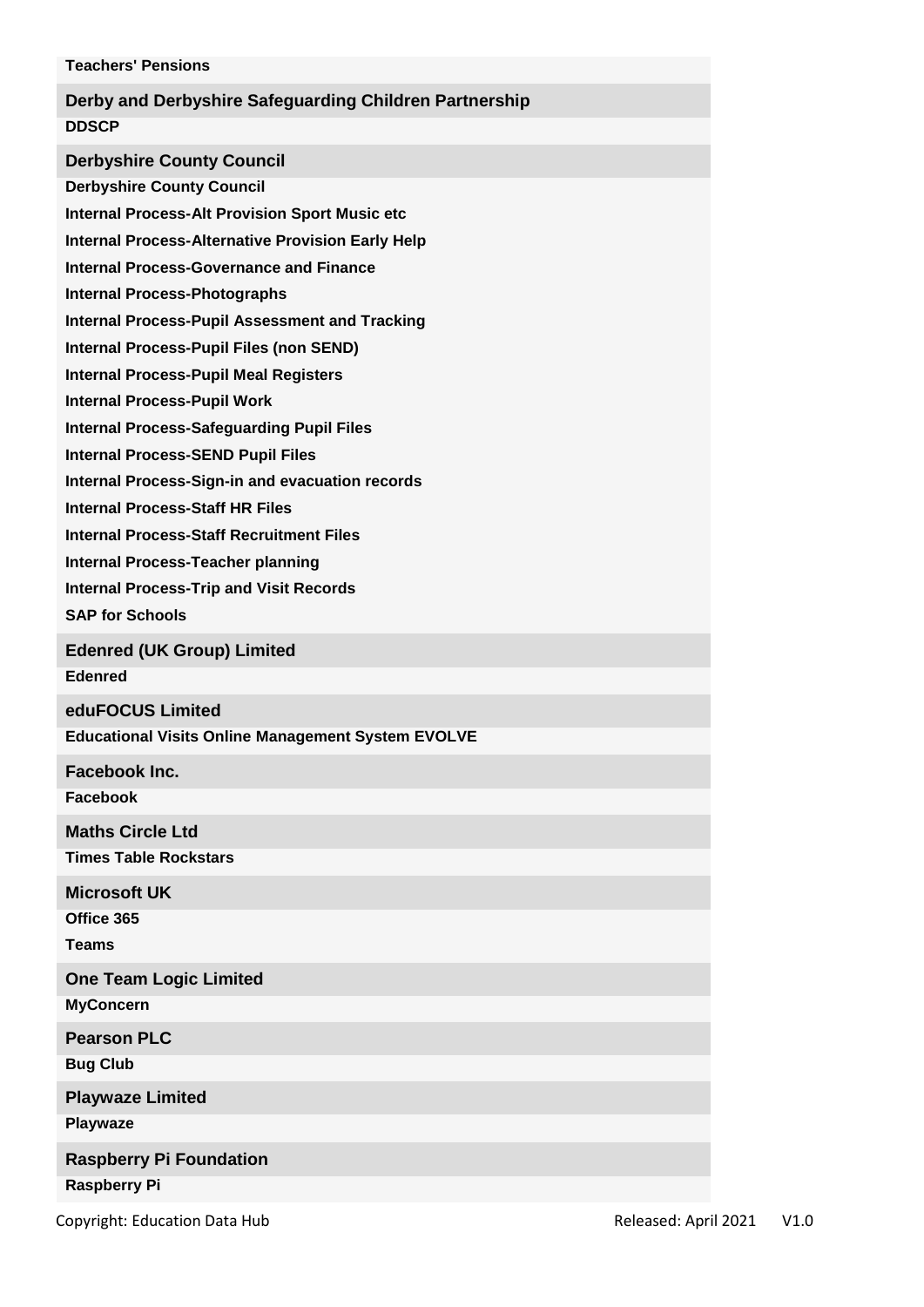| <b>RM Education Ltd</b>               |
|---------------------------------------|
| <b>RM Integris</b>                    |
| <b>Seesaw Learning Inc</b>            |
| <b>Seesaw</b>                         |
| <b>Teach Active Ltd</b>               |
| <b>Maths of the Day</b>               |
| <b>Wonde Ltd</b>                      |
| Wonde                                 |
| <b>Youth Sport Trust</b>              |
| <b>Youth Sport Trust</b>              |
| <b>Zoom Video Communications Inc.</b> |
| Zoom                                  |